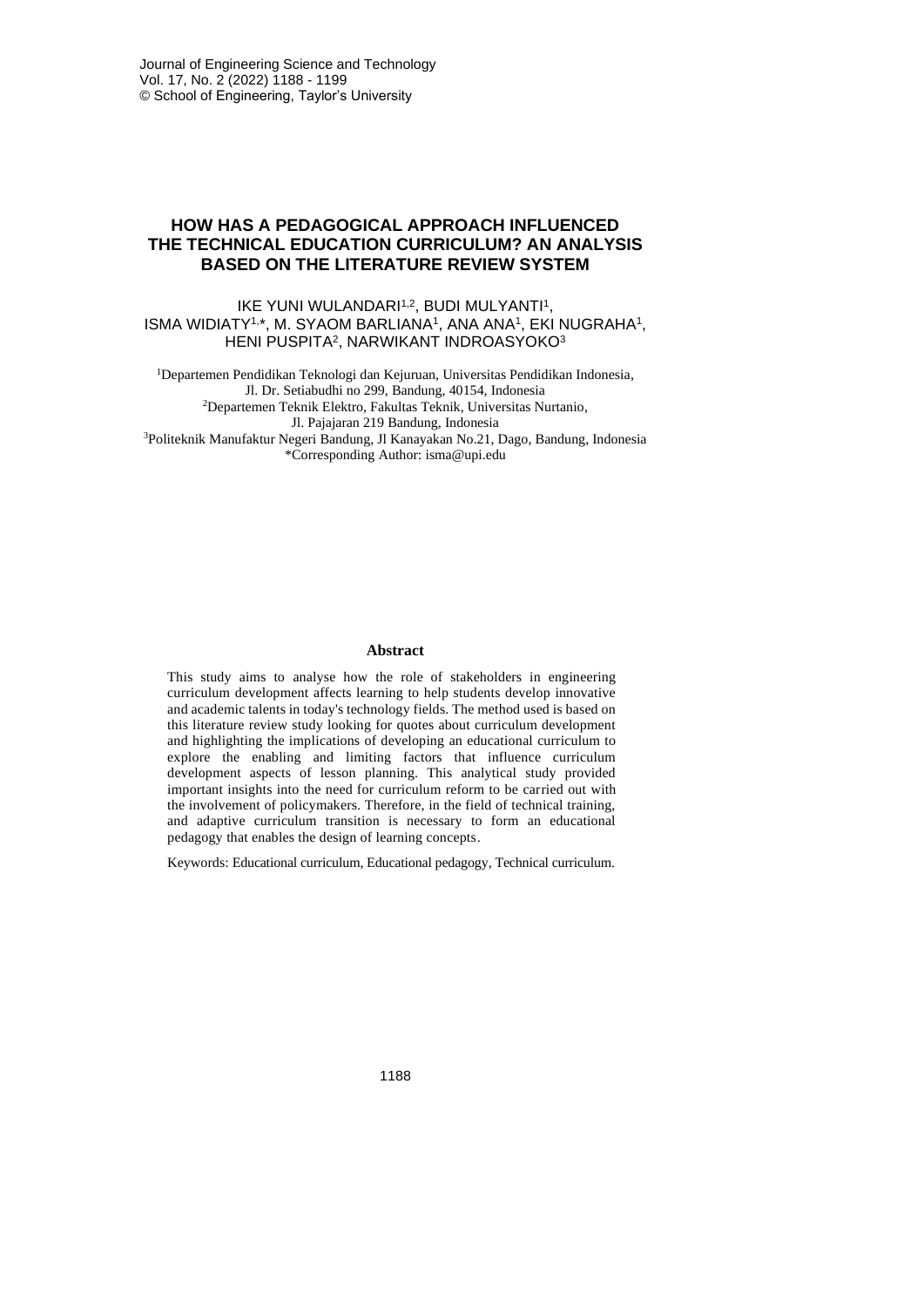#### **1. Introduction**

Technical and vocational education is education and training that provides the necessary knowledge and skills for employment [1]. Technical education can be classified as the root of all scientific disciplines. T, referring to broad interdisciplinary knowledge through a comprehensive approach to learning that focuses on technical skills and curriculum [2]. In the current era of Industrial Revolution 4.0, technical education is developing rapidly, driven by technological support with the Internet of Things (IoT), cloud computing, big data, digitization, and robotics aimed at bringing about significant changes in all aspects of society [3]. This is a challenge for the younger generation to take full advantage of all potential future benefits, so technical education is required to nurture innovative talent and science in the field of technology [4, 5]. At present, software technology has developed rapidly and has changed significantly, and has played an important role in the age of the industrial revolution. Hence, a transition to the curriculum is needed to create a workforce that meets industrial needs [1, 6, 7]. Several curriculum studies have been carried out and researched in the world [1, 8, 9]. For example, research conducted in the United States has found that the curriculum landscape needs to be mapped to examine its contribution to education [10]. The curriculum for technical education in Kenya has also looked at the subject curriculum to examine the extent of its implementation in education [11].

In the future, technical education integrates sustainable development that will change the global economic order together with technological advances and innovations [12]. This will have an impact on skill requirements in the labour market and will be a challenge for engineering students. Some researchers have developed a diagrammatic framework of pedagogy influencing education is shown in Fig. 1. According to the Technological Pedagogical Content Knowledge (TPACK) framework, technology tools including hardware, software, applications, information literacy practices, and others are well suited for teaching and guiding students towards a better understanding of the subject matter. Concerning future needs, students must have adequate knowledge through learning experiences directly or indirectly gained from the learning process. Direct learning is the student's learning through practice, observation, and others. In the meantime, indirect learning is done through research reports. This type of learning process is consistent with the philosophical basis of realism, namely "knowledge acquired through personal experience" [13].

Training can only be carried out consistently with clear guidelines for its objectives relevant to the content of the curriculum and effective and efficient method or implementation methods only if carried out on a solid basis. Therefore, before introducing education, educators must first strengthen their educational base [14]. In addition, competency in developing student literacy and developing learning models that provide scientific explanations are effective learning strategies in the context of achieving learning goals [15]. In essence, education is an attempt to humanize man, so educators need to understand human nature as one of the foundations. The concept of human nature adopted by educators will have implications for the concept and practice of education. Therefore, the purpose of this article is to provide a literature review to analyse stakeholder linkages in the development of pedagogical teaching skills that affect the engineering education curriculum to assist students in developing innovative and academic talents in technology.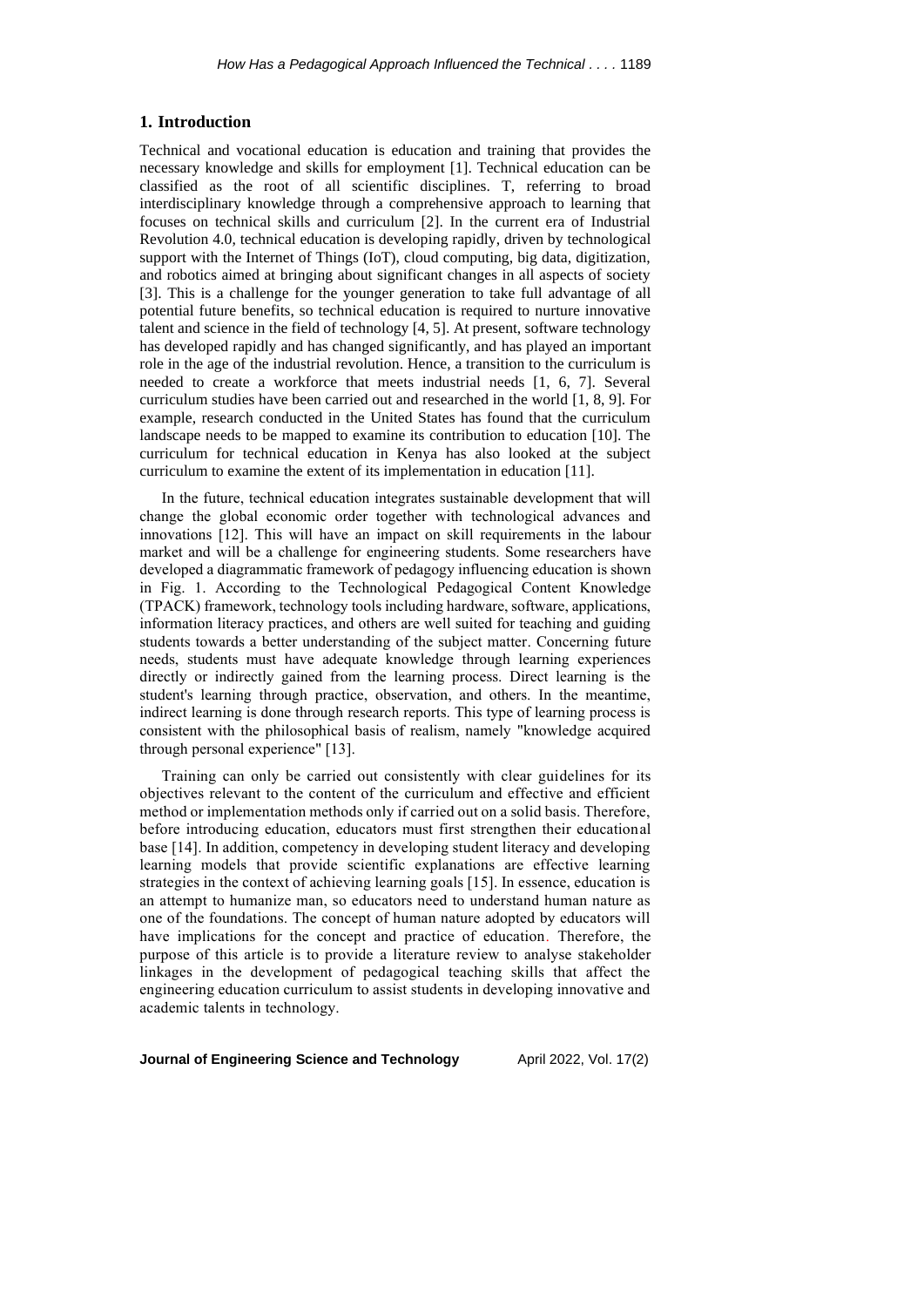

**Fig. 1. Diagram showing the impact of pedagogy on education.**

#### **2. The Paradigm of Engineering Education**

The paradigm of sustainable technical education, which relates to the realization of adaptive and participatory learning needs and requires new methods and tools to demonstrate the relevance of different paradigms in questions of sustainable development [16]. To respond to these challenges, efforts have been made in India to change the paradigm of engineering education, which aims to analyse stakeholder perceptions regarding engineering education in the future. The technical education paradigm should be assessed as students see engineering education positively but at the same time feel concerned about the position of engineering in society [17].

A change or further development of the curriculum should be made to accommodate future needs as planned and to include students, educators, research advances, and regulations in higher education to encourage higher education institutions to change content, learning outcomes, educational environment and assessment methods and curriculum-related learning environments [18-20]. According to other researchers [21], the curriculum to be developed includes the involvement of educators in higher education development activities, the improvement of the higher education system, and the implementation of university practice so that at the end of the training it is expected to improve student learning outcomes.

In theory, there is no universal definition of the term learning [22], but it can be understood that the term learning is a process of change that affects behavior changes, attitudes, the development of knowledge and skills. Learning theory can be divided into four main theories, namely behaviourism, cognitivism, humanism,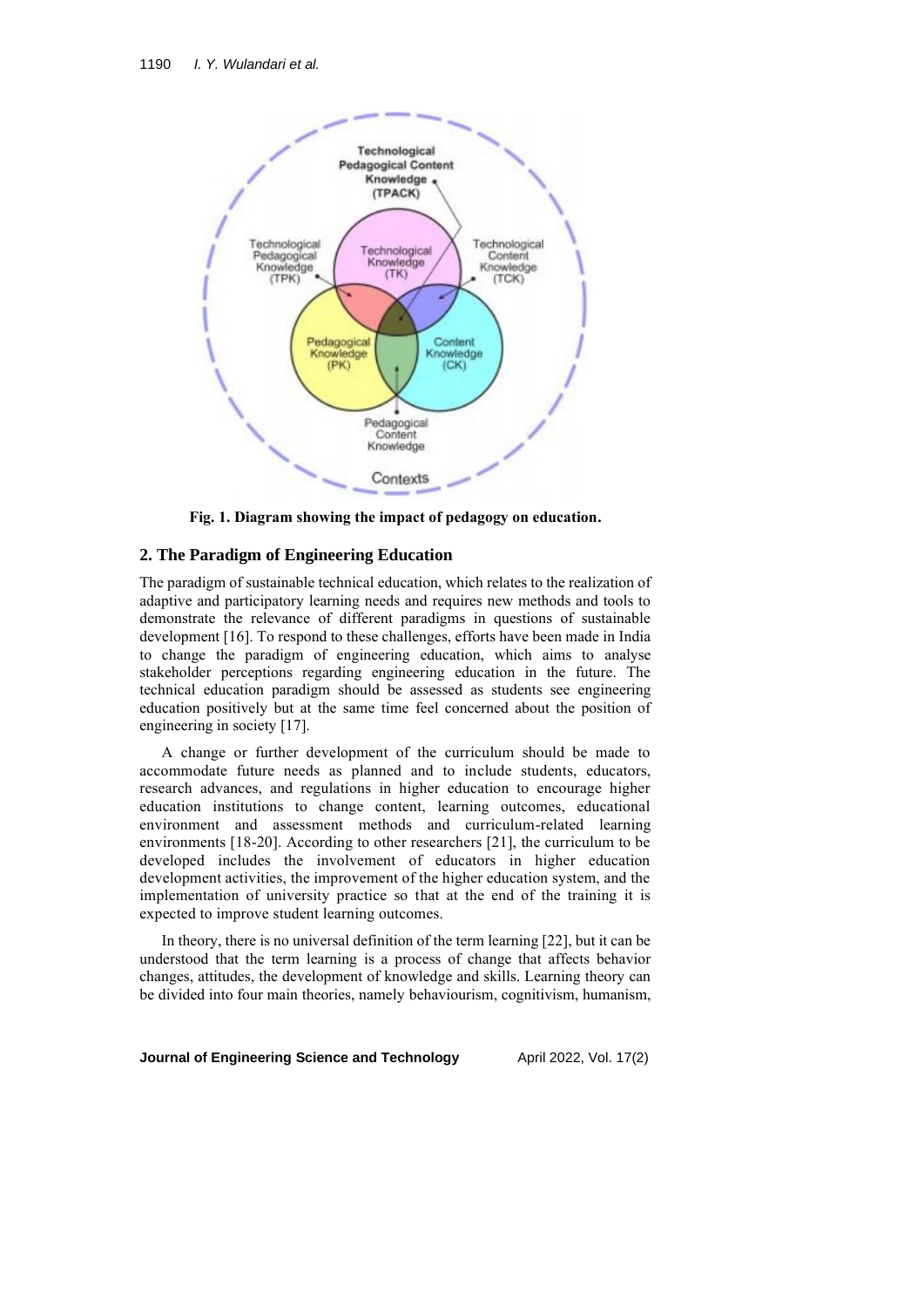and constructivism. According to the theory of behaviourism, learning through interaction and reaction is the change for the better. The three principles of behaviourism, cognitivism, and humanism can be integrated and transformed into components of the lesson, from goals, assessments, materials, methods, teachers, and students, so that the level of preparation for learning can be classified as initial, intermediate, and advanced stages. This is an important consideration when designing a model-based learning curriculum [23]. Meanwhile, an expert on cognitivism, Jean Piaget, expressed his opinion that cognitive development is genetic, but the structure of cognition can change depending on individual skills and efforts. Marin Manolescu [24] tested the theory of cognitivism and behaviourism and promoted the basis of learning in process phases to achieve skills and competence outcomes. Other researchers said the most popular learning theory in technology education is constructivism, an approach to learning that says people are actively constructing knowledge and reality determined by student experience [25]. Various principles related to constructivism can be viewed as theories for teaching and learning, as the central idea of constructivism is that knowledge is not passed from teacher to student but is an active construction process [22]. This implies the idea that constructivists will construct new knowledge for students, and prior knowledge can influence new knowledge that students will develop. This learning experience is very important in a technical context, as the practical knowledge is based on theoretical foundations [26, 27].

Second, another important idea in constructivism is that learning is an active rather than a passive process. The vision of passive teaching sees students as an empty container to be filled with knowledge, while constructivism says that students construct the meaning of learning through active participation in their environment [28]. And the third idea of constructivism is that learning is a social activity or activity. The student world can affect the lives of students such as family, friends, teachers, lawmakers, and others. This social environment plays a central role in terms of constructionism.

Hence, learning can be described as a collaborative process. Although learning is described as a social activity, all knowledge is personal, meaning that each student has a different point of view based on existing knowledge and previous experience. This means that the activities, teaching methods, and lessons can result in different learning for each student as their interpretation of things and ideas may be different [29].

## **3. Method**

Many education providers have endeavoured to align the technical education curriculum to provide innovative technical education that meets the needs of the industry to form an educational pedagogy that includes blueprints for learning concepts and the need for a technical curriculum with social background highlights-economic, sustainability, ethical aspects and entrepreneurship [30]. We conducted a descriptive review explaining the scope of the literature review based on several references [15, 31-35]. The articles were searched from the online literature [36-40]. This is a mapping process used to study research fields before a systematic review is carried out. Scope review does not require detailed data extraction or quantitative data analysis, but scope synthesis is qualitative [31]. In the existing literature, 5 articles were identified by examining the online reference list of citations on curriculum development and the benefits of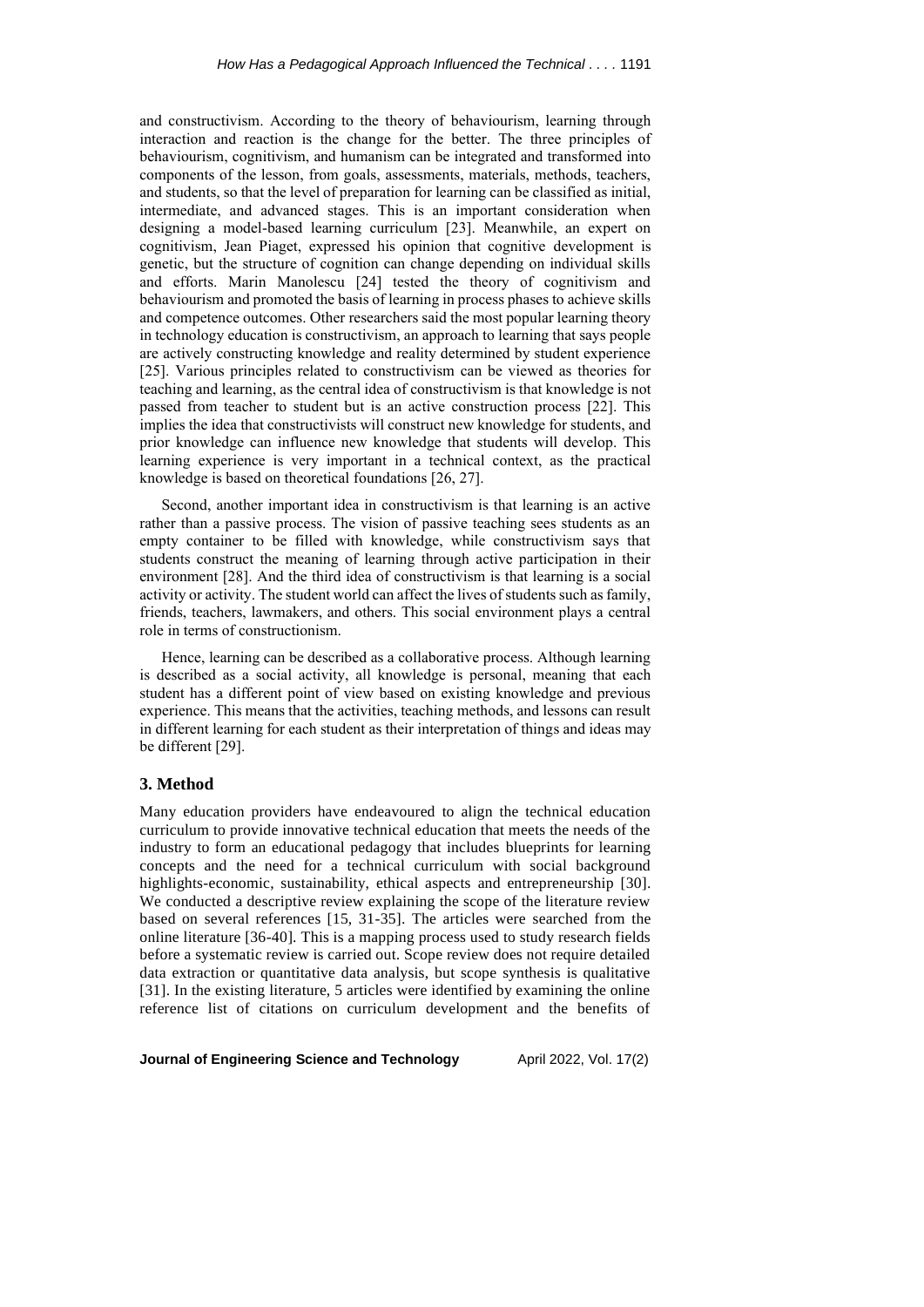curriculum development over the past year, as shown in Table 1. These 5 articles were selected because they have been published in reputable journals and involve the development of an adaptive curriculum that can increase students' confidence to meet the challenges of future technological advances and develop strategies that support industrial progress.

| Source                           | Issue                                                                                                                     | Method                                                                                                                                                                                                                                                                                                                                     | Conclusion                                                                                                                                                                                                                                                                                                                                                                          |  |
|----------------------------------|---------------------------------------------------------------------------------------------------------------------------|--------------------------------------------------------------------------------------------------------------------------------------------------------------------------------------------------------------------------------------------------------------------------------------------------------------------------------------------|-------------------------------------------------------------------------------------------------------------------------------------------------------------------------------------------------------------------------------------------------------------------------------------------------------------------------------------------------------------------------------------|--|
| Li et al. [15]                   | curriculum<br>development<br>related to learning<br>materials as an<br>effort to support<br>social service<br>non-profits | By taking a sample<br>of 557 students from<br>24 classrooms in 12<br>different schools.<br>Data were analysed<br>using stratified<br>mixed linear<br>regression model<br>analysis. Teaching<br>strategies for teacher<br>support in<br>developing student<br>literacy were<br>identified based on<br>observations of notes<br>in the field | Generate business and<br>marketing strategies,<br>internal organizational<br>dynamics and anticipate<br>possible impacts arising<br>from social enterprises.<br>Therefore, students<br>need to be prepared<br>effectively for<br>curriculum<br>advancement so that<br>there is a collaboration<br>between social work for<br>practice and<br>contemporary social<br>work leadership |  |
| Perry and<br>Lubienski<br>$[32]$ | examines the<br>factors that shape<br>adaptive<br>curriculum<br>offerings                                                 | Interviewed 17<br>different school<br>leaders and obtained<br>information<br>regarding the<br>implementation of<br>the curriculum in<br>their respective<br>schools                                                                                                                                                                        | It is found that<br>marketization dynamics<br>coupled with<br>curriculum offerings<br>give students access to<br>maintain their<br>reputation and<br>competitive advantage<br>in the education market                                                                                                                                                                               |  |
| Ahmadi et al.<br>$[33]$          | designing a<br>literacy<br>curriculum using<br>a dialogue<br>education<br>approach                                        | The qualitative<br>inquiry method was<br>applied by means of<br>focus group<br>interviews with pre-<br>service teachers, 12<br>face-to-face<br>interviews with a<br>panel of experts, and<br>a qualitative survey<br>with 228 practical<br>teachers                                                                                        | Concluding that the<br>curriculum is very<br>important in order to<br>adequately prepare<br>teachers to meet the<br>literacy needs of future<br>generations                                                                                                                                                                                                                         |  |
| <b>Swanson et</b><br>al. [34]    | choose an<br>integrated<br>curriculum model<br>to raise the<br>standards of                                               | The teacher observed<br>a higher potency in<br>students after the 2-<br>year intervention<br>through professional                                                                                                                                                                                                                          | With an integrated<br>curriculum model<br>strategy, students can<br>build self-confidence<br>and strive with                                                                                                                                                                                                                                                                        |  |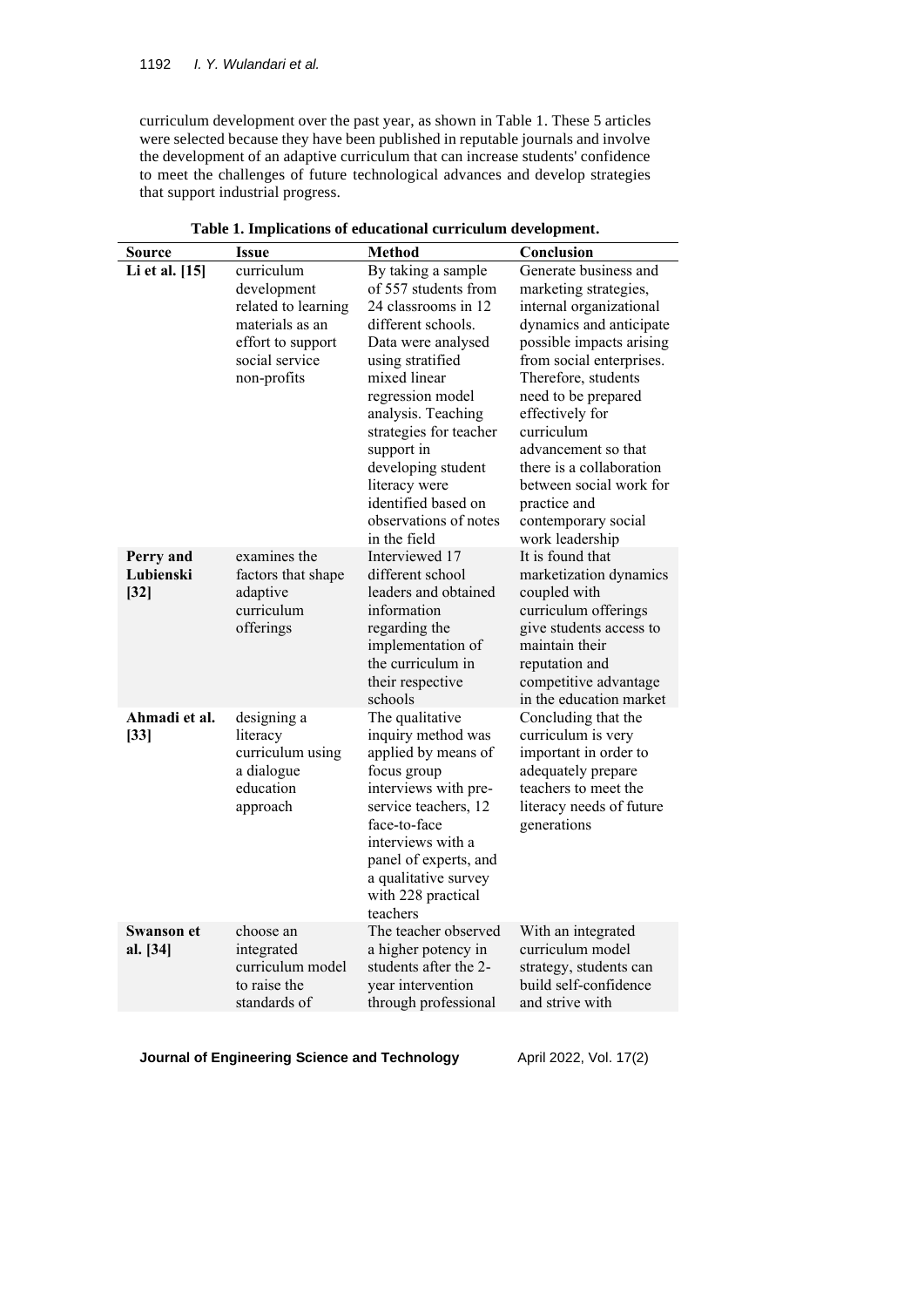| <b>Source</b>         | Issue                                                                                                                      | Method                                                                                                                                                                                                                                                                                                                                                                                                                                                                       | Conclusion                                                                                                                                                                                                                                           |
|-----------------------|----------------------------------------------------------------------------------------------------------------------------|------------------------------------------------------------------------------------------------------------------------------------------------------------------------------------------------------------------------------------------------------------------------------------------------------------------------------------------------------------------------------------------------------------------------------------------------------------------------------|------------------------------------------------------------------------------------------------------------------------------------------------------------------------------------------------------------------------------------------------------|
|                       | students who will<br>graduate                                                                                              | learning that was<br>correlated with<br>changes in beliefs<br>and practices.                                                                                                                                                                                                                                                                                                                                                                                                 | confidence and strength<br>in learning                                                                                                                                                                                                               |
| Dutt et al.<br>$[35]$ | Teacher<br>development<br>mentoring and<br>collaboration<br>through student<br>interaction in a<br>professional<br>context | Conduct qualitative<br>research to explore<br>teacher experiences<br>by conducting semi-<br>structured interviews<br>that focus on<br>participants'<br>experiences in<br>developing face-to-<br>face teaching and<br>preparation<br>materials, the<br>effectiveness of<br>support, the benefits<br>and challenges of<br>new approaches to<br>recommend for<br>further improvement.<br>Interviews were<br>recorded, transcribed,<br>and analysed through<br>thematic analysis | Collaboration allows<br>teachers to discuss with<br>peers and other<br>educators with<br>experience in teaching<br>practices and consider<br>alternative, active<br>learning approaches<br>use good educational<br>frameworks to support<br>learning |

Curriculum development issues related to learning materials, assessing the factors that make up the adaptive curriculum offering, designing literacy curriculum, choosing an integrated curriculum model, mentoring and collaborating teacher development through student interaction in a professional context are strategic steps that need to be prepared effectively for the progress of learning future so that it can anticipate the dynamics of education for future generations. This clarity is important because as educational developers we may be involved in some ongoing curriculum projects. Some researchers [41] classify the factors that support and limit curriculum development in Table 2. This is important because it is related to curriculum project involvement.

By looking at Table 2 as a dialogic resource for learning planning, we can plan curriculum development that contributes to educational development and is viewed as a complex process in a given context so that other development factors can be discussed explicitly [42]. Technical educators try to conceptualize and demonstrate curriculum development using different concepts concerning existing constraints, since, as mentioned at the beginning of this article, curriculum development is at the heart of technical education. The institutional support to ensure the implementation of the curriculum reform is an important foundation for the implementation of curriculum competencies of technical education when reviewing the development of the conceptualization of pedagogical teaching competencies for educators and the perception of learning.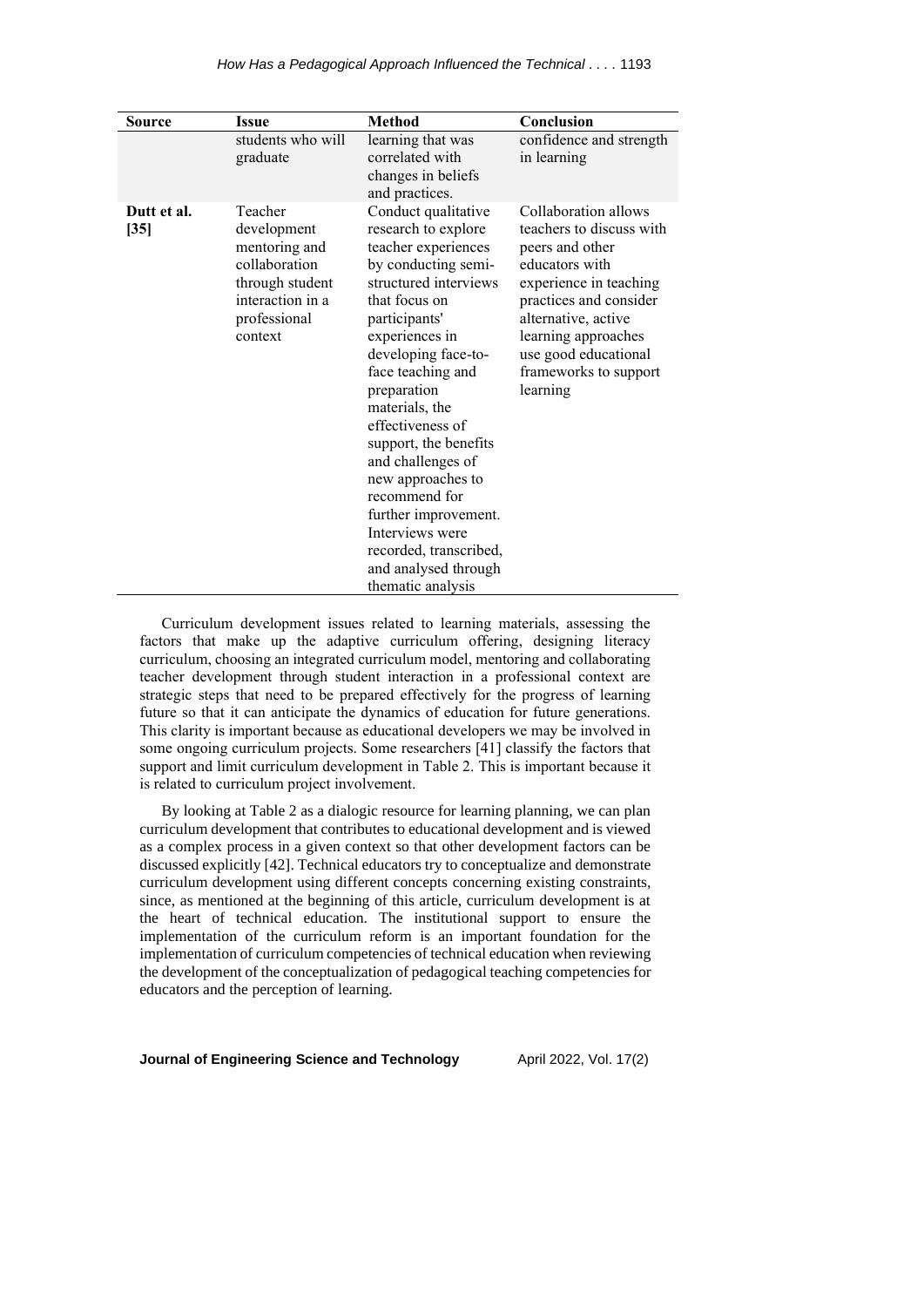| <b>Supporters</b> |                                   |                   |           | <b>Restrictions</b>                   |  |  |
|-------------------|-----------------------------------|-------------------|-----------|---------------------------------------|--|--|
|                   | Culture of engagement,            | Contexts and      |           | Fear, mistrust                        |  |  |
|                   | agency                            | culture: What     |           |                                       |  |  |
|                   | Common vision, guiding            | characterizes     | $\bullet$ | Perception expectations are           |  |  |
|                   | principles                        | faculty           |           | unreasonable                          |  |  |
|                   | Open to change                    | participation?    | $\bullet$ | Unproductive/destructive              |  |  |
|                   |                                   |                   |           | meeting behaviors                     |  |  |
|                   | The prepared,                     |                   |           | Top-down leadership/direction         |  |  |
|                   | groundwork laid                   |                   |           |                                       |  |  |
|                   | Positive belief in                |                   |           |                                       |  |  |
|                   | commitment of others              |                   |           |                                       |  |  |
|                   | <b>Accreditation or quality</b>   |                   |           |                                       |  |  |
|                   | assurance requirements            |                   |           |                                       |  |  |
|                   | <b>Committees with</b>            | <b>Structures</b> | $\bullet$ | Lack of clarity                       |  |  |
|                   | defined goals                     | and               |           |                                       |  |  |
| $\bullet$         | <b>Clear leadership</b>           | resources:        | $\bullet$ | On again, off-again activity          |  |  |
| $\bullet$         | <b>Realistic deadlines</b>        | How is the        | $\bullet$ | Turnover of key contributors          |  |  |
|                   | Steady pace, regular              | work              | $\bullet$ | Poor reporting, tracking              |  |  |
|                   | time is made for work             | organized?        |           |                                       |  |  |
| ٠                 | <b>Guiding documents</b>          |                   | $\bullet$ | Work in isolation                     |  |  |
|                   | <b>Access to data</b>             |                   | $\bullet$ | Single worker or outsourcing          |  |  |
|                   | <b>Authentic consultation</b>     |                   | $\bullet$ | Short timeliness during busy          |  |  |
|                   |                                   |                   |           | periods                               |  |  |
| $\bullet$         | <b>Student learning</b>           | Attention and     | $\bullet$ | Teaching commitments                  |  |  |
|                   | <b>Faculty engagement</b>         | focus: What       | $\bullet$ | Premature concern with detail         |  |  |
| $\bullet$         | <b>Meaningful data</b>            | gets              | $\bullet$ | Critique of methodology               |  |  |
|                   | <b>Stakeholder</b>                | discussed?        | $\bullet$ | Frustration with process              |  |  |
|                   | consultation                      |                   |           |                                       |  |  |
|                   | Leveraging existing               |                   | $\bullet$ | Preoccupation with replicating a      |  |  |
|                   | strengths, learning from          |                   |           | peer program                          |  |  |
|                   | experience                        |                   |           |                                       |  |  |
|                   | Alternatives, options,            |                   | $\bullet$ | Premature concern with detail         |  |  |
|                   | ways to improve                   |                   |           |                                       |  |  |
|                   | <b>Alignment</b> in<br>curriculum |                   |           | Unresolved, unexpressed<br>concerns   |  |  |
|                   | Non-threatening,                  | ED                | $\bullet$ |                                       |  |  |
|                   | neutral persona                   | Contribution:     |           | Introducing unnecessary<br>complexity |  |  |
|                   | Respect for context,              | How do EDs        |           | Use of educational jargon             |  |  |
|                   | concern, individuals              | participate?      |           |                                       |  |  |
|                   | <b>Prompting questions</b>        |                   | $\bullet$ | Lacking disciplinary credibility      |  |  |
|                   | <b>Anticipating needs</b>         |                   |           | Misplaced expectations on             |  |  |
|                   |                                   |                   |           | faculty                               |  |  |
| $\bullet$         | Timely response to                |                   |           | Failing to pick up on                 |  |  |
|                   | needs                             |                   |           | interpersonal nuance                  |  |  |
|                   | Providing data analysis           |                   |           |                                       |  |  |
|                   | and interpretation                |                   |           |                                       |  |  |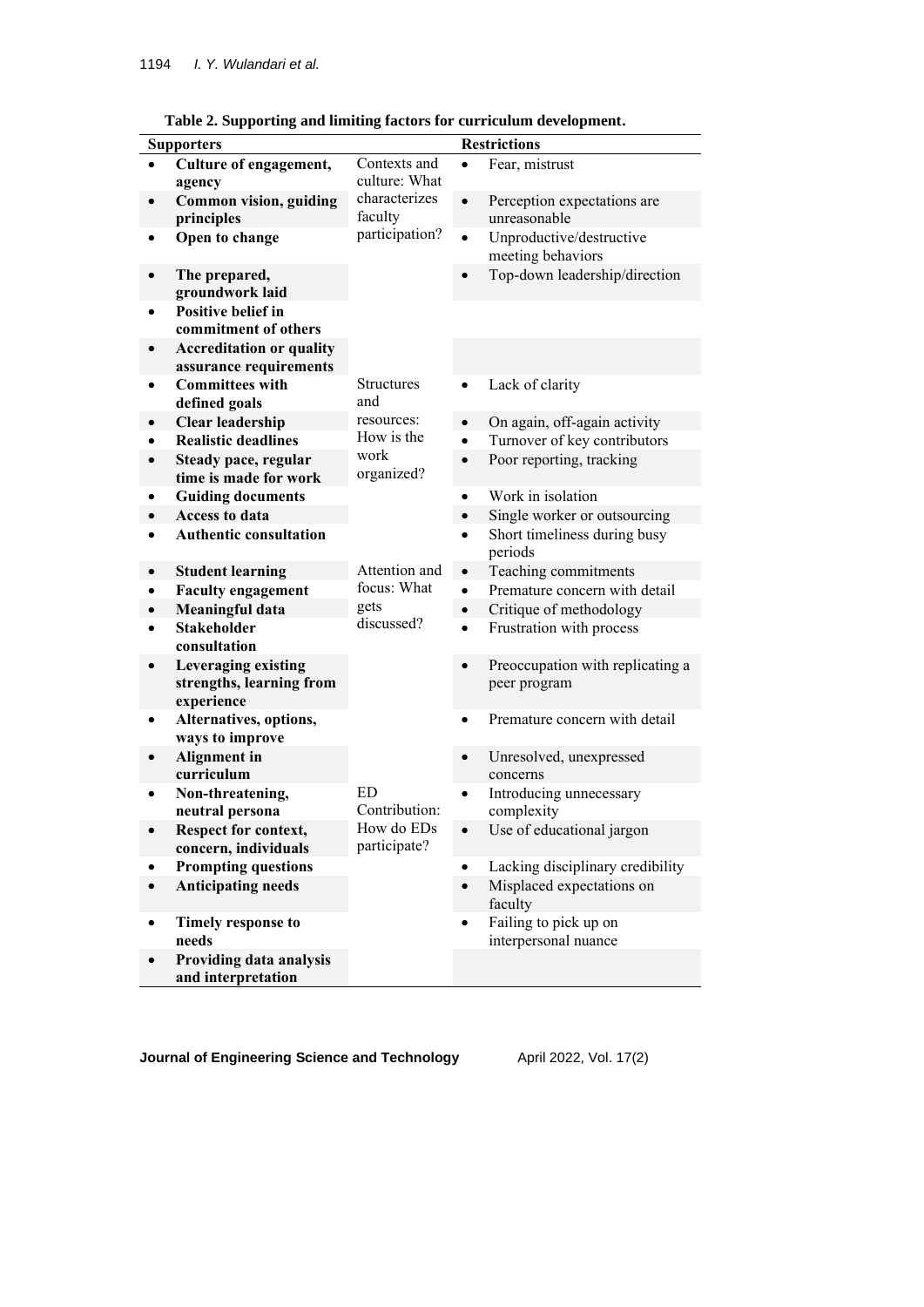#### **4. Result and Discussion**

Based on the technical education paradigm and the articles in the data set above, we then analyse to find the significance of this literature review study. There are two research questions from the review, namely: (1) How does the curriculum influence student learning? (2) What is the role of stakeholders in engineering education curriculum design? Regarding the first question, all authors above agree that curriculum development can encourage learning and also observe the potential of students, which in turn can produce learning strategies to develop the literacy of future generations effectively. Moreover, several factors supporting and inhibiting curriculum development have been described. Supporting factors include faculty participation in terms of vision, accreditation requirements, and learning quality assurance.

Insightful teaching resources, document guides, and complete data access are also other supporting factors for curriculum development. The faculty's role is to guide on improving the skills and knowledge of the teaching materials through training, workshops, seminars, and also provides up-to-date reference books, internet networks, online journals. In addition, the faculty must be able to encourage the degree program to formulate a superior curriculum and uniqueness of the degree program according to the vision, mission, goals, and objectives of the institution and to assist the degree program in the preparation of highly competitive curriculums in the fields of science and technology. The curriculum developed and implemented in the faculty also relates to the guidelines and standards of academic quality.

One of the keys to the success of education management is the involvement of stakeholders in an educational institution. Education stakeholders can be classified into internal and external stakeholders. Internal stakeholders consist of teachers, students, parents, and school administrative staff. While external stakeholders consist of organizations outside the school such as government, social institutions, communities, course and training institutions. They have an important role in making teaching policies. For example, teachers can look at education policies and use them to improve learning methods. Things that can be done are (1) Delivering learning materials, (2) Preparing learning methods, (3) Preparing daily learning curriculum (4) Making daily, monthly and yearly lesson plans. Meanwhile, parents can help facilitate students to get the best education by (1) Supporting student education in schools, (2) Funding student education, (3) Facilitating students' educational needs.

As an external stakeholder, the government's role is also very important, including (1) Providing adequate educational facilities, (2) Creating a good curriculum by adjusting the geographical conditions of a region, (3) Supporting efforts to improve the quality of education by organizations or individuals, ( 4) Conducting quality improvement programs for educators and teachers, and (5) Providing school operational assistance. As external stakeholders as well, school staff and employees are expected to work together to discuss with each other the rules of education in schools and disseminate information about education. It aims to improve employee performance and overcome problems that occur. Likewise, with educational professionals. They can provide new advice about education today and its future potential. By collaborating between internal and external stakeholders, it is hoped that will minimize barriers to curriculum development and will result in better quality education.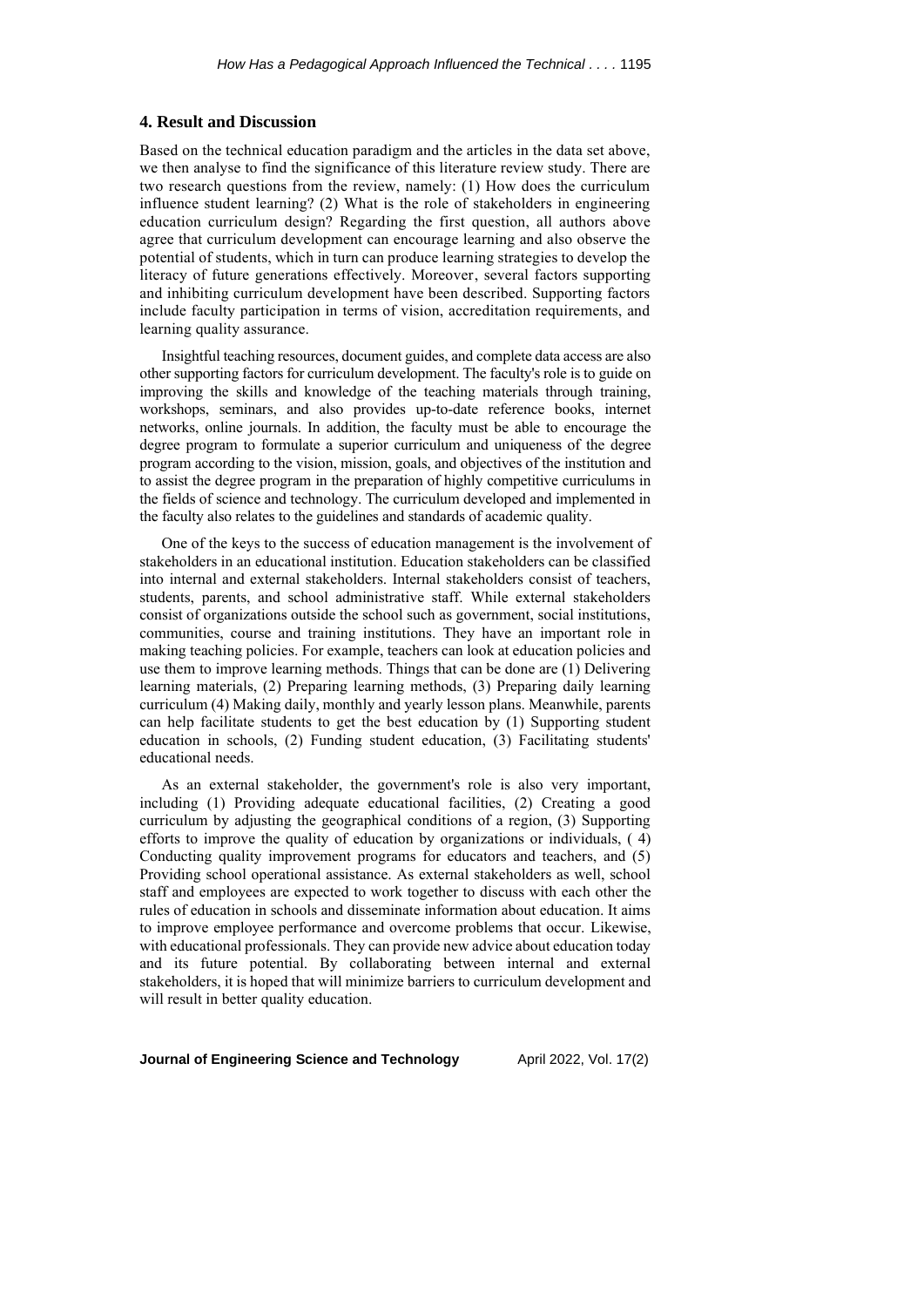# **5. Conclusion**

An important finding from this study is the need for collaboration between stakeholders to draw the best ideas for curriculum development related to educational pedagogy. Not surprisingly, curriculum studies are an important part of education because they can produce various impacts in learning that support students to be competitive in anticipating future technological developments and the curriculum can also prepare teachers adequately to meet the literacy needs of future generations. In addition, an adaptive approach also needs to be designed to anticipate curriculum development that changes according to developing problems and conditions. Given this complexity, we recommend that the development of educational curriculum involve policymakers to take an important role and be equipped with knowledge of the factors that influence the development of curriculum concepts to align future engineering education needs as planned to foster innovative talents and science in technology.

# **References**

- 1. Rosina, H.; Virgantina, V.; Ayyash, V.; and Dwiyanti, V. (2021). Vocational education curriculum: between vocational education and industrial needs. *ASEAN Journal of Science and Engineering Education,* 1(2), 105-110
- 2. Daley, J.; and Baruah, B. (2020). Leadership skills development among engineering students in Higher Education–an analysis of the Russell Group universities in the UK. *European Journal of Engineering Education*, 46(4), 1-29.
- 3. Alam, G.M.; Forhad, A.R.; and Ismail, I.A. (2020). Can education as an 'International Commodity' be the backbone or cane of a nation in the era of fourth industrial revolution? - A Comparative study. *Technological Forecasting and Social Change*, 159, 120184.
- 4. Bigerna, S.; Micheli, S.; and Polinori, P. (2021). New generation acceptability towards durability and repairability of products: Circular economy in the era of the 4th industrial revolution. *Technological Forecasting and Social Change*, 165, 120558.
- 5. Ghobakhloo, M. (2020). Industry 4.0, digitization, and opportunities for sustainability. *Journal of Cleaner Production*, 252, 119869.
- 6. Cico, O.; Jaccheri, L.; Nguyen-Duc, A.; and Zhang, H. (2021). Exploring the intersection between software industry and Software Engineering education-A systematic mapping of software engineering trends. *Journal of Systems and Software*, 172, 110736.
- 7. Ana, A. (2020). Trends in expert system development: A practicum content analysis in vocational education for over grow pandemic learning problems. *Indonesian Journal of Science and Technology*, 5(2), 246-260.
- 8. Maryanti, R.; Nandiyanto, A.B.D.; Hufad, A.; and Sunardi, S. (2021). Science education for students with special needs in Indonesia: From definition, systematic review, education system, to curriculum. *Indonesian Journal of Community and Special Needs Education,* 1(1), 1-8.
- 9. Widiaty, I.; Riza, L.S.; Abdullah, A.G.; and Mubaroq, S.R. (2020). Multiplatform application technology–based heutagogy on learning batik: A curriculum development framework. *Indonesian Journal of Science and Technology*, 5(1), 45-61.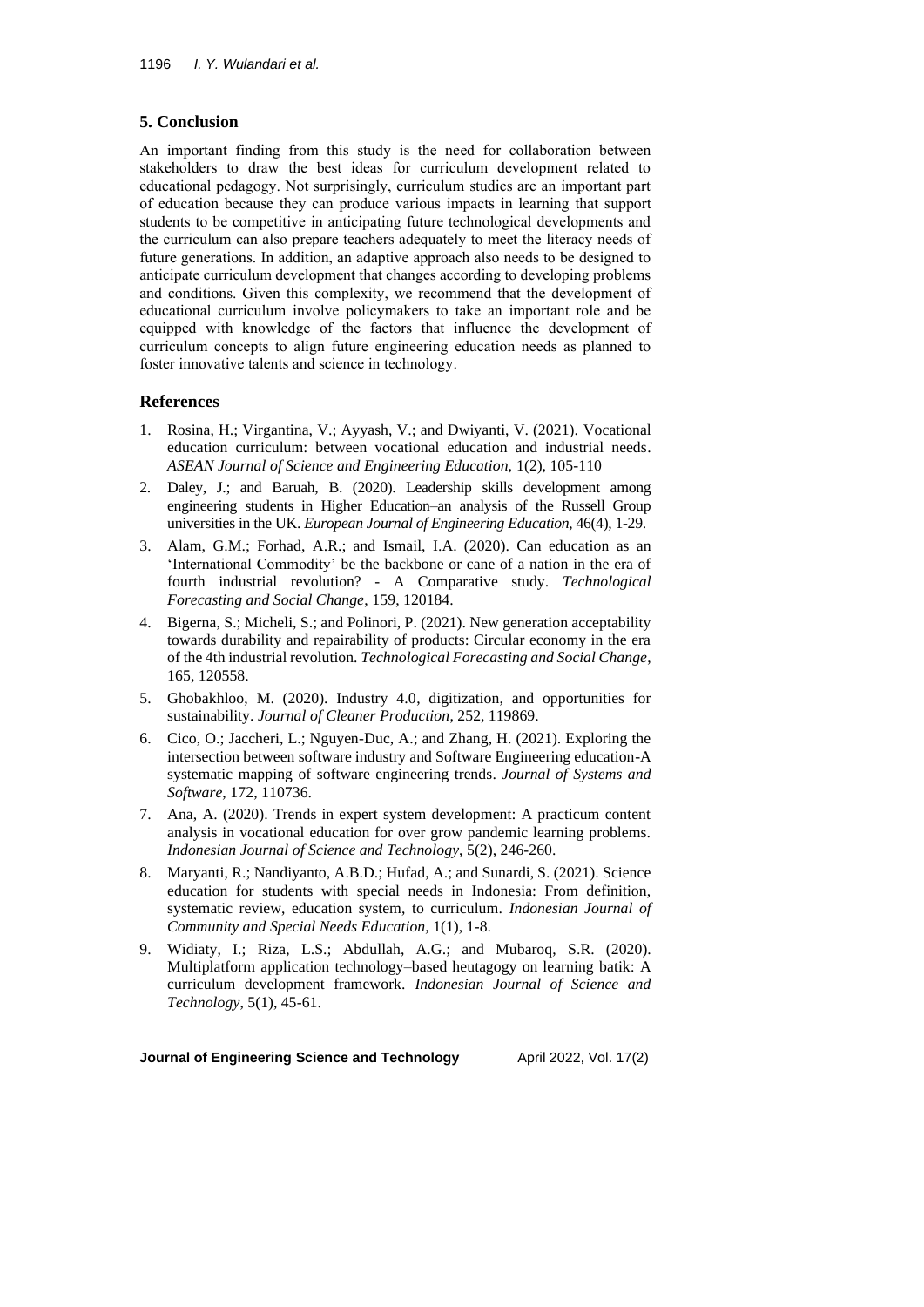- 10. Shao, G.; Quintana, J.P.; Zakharov, W.; Purzer, S.; and Kim, E. (2021). Exploring potential roles of academic libraries in undergraduate data science education curriculum development. *The Journal of Academic Librarianship*, 47(2), 102320.
- 11. Akala, B.M.M. (2021). Revisiting education reform in Kenya: A case of Competency Based Curriculum (CBC). *Social Sciences and Humanities Open*, 3(1), 100107.
- 12. Grimal, L.; Marty, P.; Perez, S.; Troussier, N.; Perpignan, C.; and Reyes, T. (2020). Case study: Located pedagogical situations to improve global sustainable skills in engineering education and universities. *Procedia CIRP*, 90, 766-771.
- 13. Gokalp, N. (2012). Philosophy education and human freedom. *Procedia-Social and Behavioral Sciences*, 47, 477-479.
- 14. AlMarwani, M. (2020). Pedagogical potential of SWOT analysis: An approach to teaching critical thinking. *Thinking Skills and Creativity*, 38, 100741.
- 15. Li, T.; Miller, E.; Chen, I.C.; Bartz, K.; Codere, S.; and Krajcik, J. (2021). The relationship between teacher's support of literacy development and elementary students' modelling proficiency in project-based learning science classrooms. *Education*, 49(3), 302-316.
- 16. Halbe, J.; Adamowski, J.; and Pahl-Wostl, C. (2015). The role of paradigms in engineering practice and education for sustainable development. *Journal of Cleaner Production*, 106, 272-282.
- 17. Madheswari, S.P.; and Mageswari, S.U. (2020). Changing paradigms of engineering education-An Indian perspective. *Procedia Computer Science*, 172, 215-224.
- 18. Al-Obaidi, A.S.M. (2021). CDIO initiative: A guarantee for successful accreditation of engineering programmes. *Indonesian Journal of Science and Technology*, 6(1), 81-92.
- 19. Anderson, T.R.; and Rogan, J.M. (2011). Bridging the educational researchteaching practice gap: Curriculum development, Part 1: Components of the curriculum and influences on the process of curriculum design. *Biochemistry and Molecular Biology Education*, 39(1), 68-76.
- 20. Maryanti, R.; Hufad, A.; Sunardi, S.; Nandiyanto, A.B.D.; Kurniawan, T. (2021). Analysis of curriculum for science education for students with special needs in vocational high schools. *Journal of Technical Education and Training*, 13(3), 123-146
- 21. Harris, D.L.; Henry, R.C.; Bland, C.J.; Starnaman, S.M.; and Voytek, K.L. (2003). Lessons learned from implementing multidisciplinary health professions educational models in community settings. *Journal of Interprofessional Care*, 17(1), 7-20.
- 22. Lumbu-ani, J.; Abusama, H.P.; Pangarungan, J.L.; Danozo, J.J.L.; Estrada, M.J.L.; Hasan, H.A.; and Moscoso, L.H.A. (2021). Attitude of Sultan Kudarat State University laboratory high school students and teachers on proposed "no homework policy" bill. *Indonesian Journal of Educational Research and Technology,* 1(2), 44-50.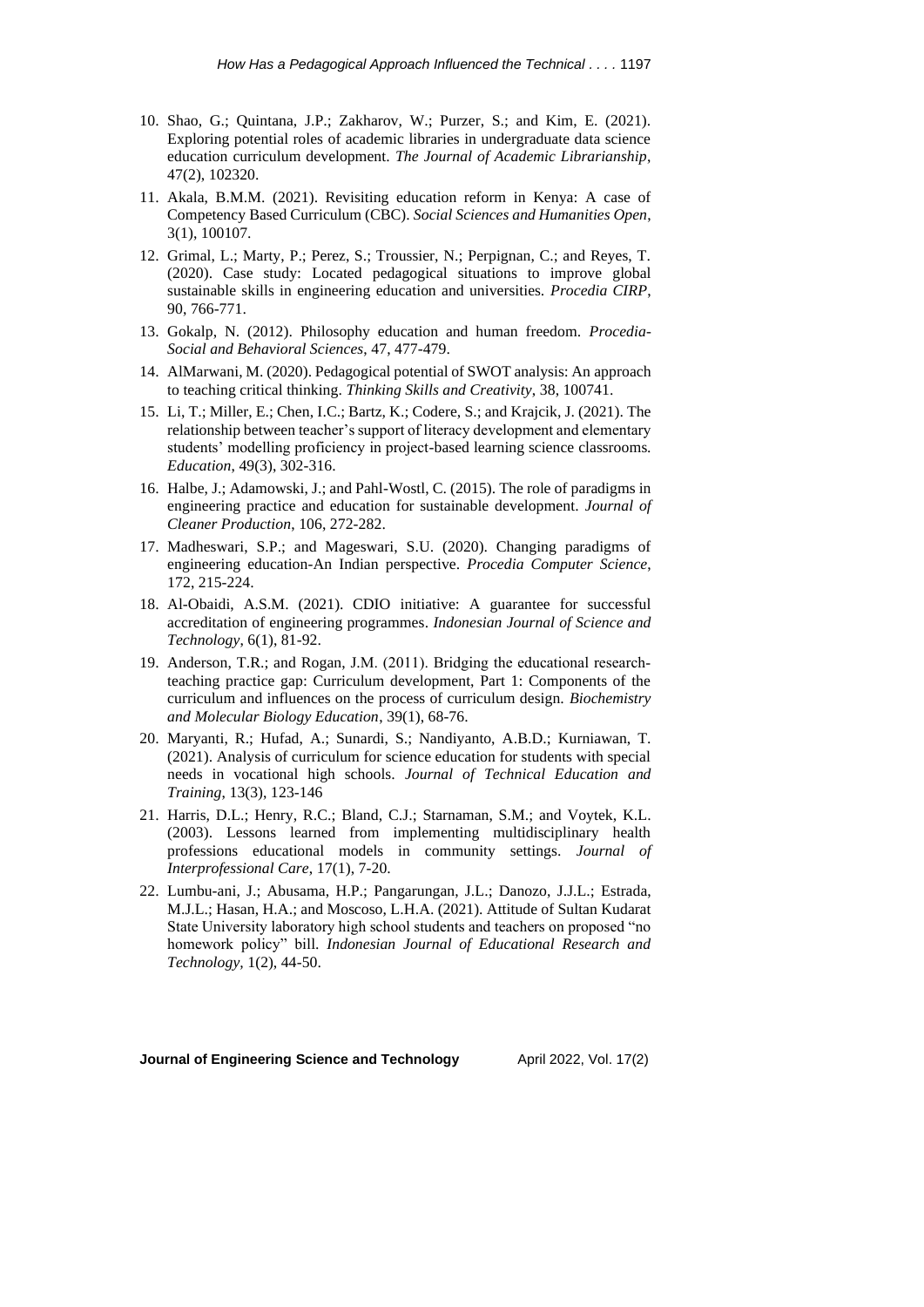- 23. Guey, C.C.; Cheng, Y.Y.; and Shibata, S. (2010). A triarchal instruction model: integration of principles from Behaviorism, Cognitivism, and Humanism. *Procedia-Social and Behavioral Sciences*, 9, 105-118.
- 24. Manolescu, M. (2013). School competence between behaviourism and cognitivism or the cognitive approach to schooling. *Procedia-Social and Behavioral Sciences*, 76, 912-916.
- 25. Anderson, J.A. (2016). Communication descending. *International Communication Gazette*, 78(7), 612-620.
- 26. Emy, A.; Morbo, M.A.T. (2021). Instructional materials and alternative teaching practices in physical education. *Indonesian Journal of Educational Research and Technology,* 1(2), 67-70.
- 27. Huwaidi, F.; Nandiyanto, A.B.D.; and Muhammad, N. (2021). The urgency of online learning media during the covid-19 pandemic at the vocational school in Indonesia. *Indonesian Journal of Educational Research and Technology,*  1(2), 35-40.
- 28. Yilmaz, K. (2008). Constructivism: Its theoretical underpinnings, variations, and implications for classroom instruction. *Educational Horizons*, 86(3), 161-172.
- 29. Palincsar, A.S. (1998). Social constructivist perspectives on teaching and learning. *Annual Review of Psychology*, 49(1), 345-375.
- 30. Mitchell, J.; Nyamapfene, A.; Roach, K.; and Tilley, E. (2019). Philosophies and pedagogies that shape an integrated engineering programmer. *Higher Education Pedagogies*, 4(1), 180-196.
- 31. Armstrong, R.; Hall, B.J.; Doyle, J.; and Waters, E. (2011). 'Scoping the scope'of a cochrane review. *Journal of Public Health*, 33(1), 147-150.
- 32. Perry, L.; and Lubienski, C. (2020). Between-school stratification of academic curricular offerings in upper secondary education: school decision-making, curriculum policy context, and the educational marketplace. *Oxford Review of Education*, 46(5), 582-600.
- 33. Ahmadi, F.Z.; Mehrmohammadi, M.; Montazeri, A.; and Vella, J. (2020). Dialogic health literacy curriculum development for Iranian pre-service teachers: a qualitative inquiry. *Curriculum Studies in Health and Physical Education*, 11(3), 265-281.
- 34. Swanson, J.D.; Brock, L.; Van Sickle, M.; Gutshall, C.A.; Russell, L.; and Anderson, L. (2020). A basis for talent development: the integrated curriculum model and evidence-based strategies. *Roeper Review*, 42(3), 165-178.
- 35. Dutt, S.; Phelps, M.; and Scott, K.M. (2020). Curricular change and delivery promote teacher development and engagement. *Higher Education Research and Development*, 39(7), 1425-1439.
- 36. Azizah, N.N.; Maryanti, R.; and Nandiyanto, A.B.D. (2021). How to search and manage references with a specific referencing style using google scholar: From Step-by-step processing for users to the practical examples in the referencing education. *Indonesian Journal of Multidiciplinary Research*, 1(2), 267-294.
- 37. Al Husaeni, D.F.; and Nandiyanto, A.B.D. (2022). Bibliometric using Vosviewer with Publish or Perish (using Google Scholar data): From step-bystep processing for users to the practical examples in the analysis of digital learning articles in pre and post Covid-19 pandemic. *ASEAN Journal of Science and Engineering*, 2(1), 19-46.